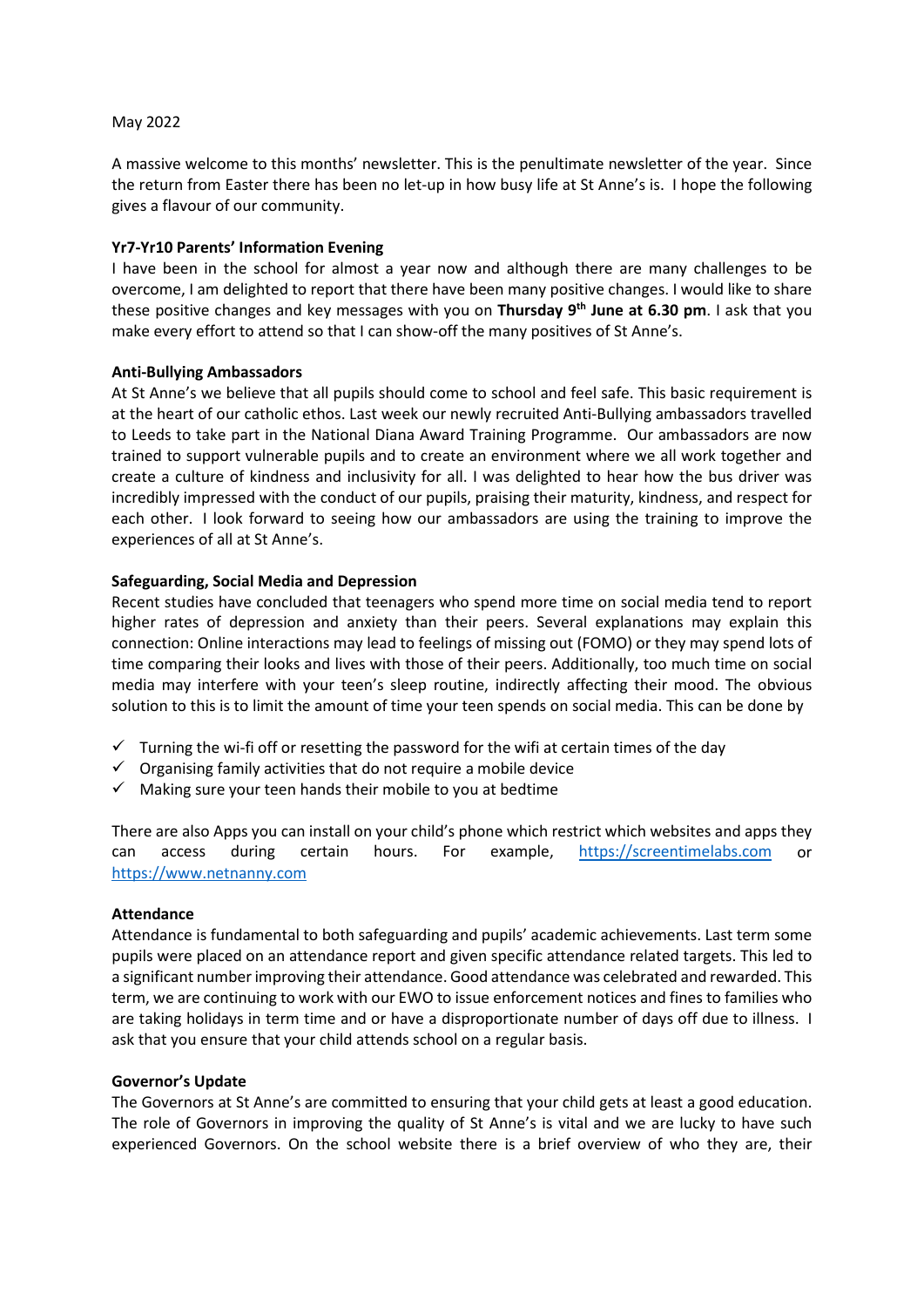experience in education and how they are passionate about leading St Anne's into the future with pupils at the centre of all we do. Please read the brief synopsis on the St Anne's website.

### **Update on Building Work**

The roof work is progressing well and this ensures that the building is able to withstand the weather makes us more energy efficient and looks great too. The window replacement scheme starts at the end of June which will also make a huge difference to the efficiency and appearance of the building. Furthermore, we have just been informed that our bids for further improvement works, costing over £1.3M, have been approved. This will focus on our heating system and ensuring appropriate fire doors. This is a huge boost for pupils here at St Anne's as we are committed to continuously improving the quality of education, the school building, and facilities. I am very proud to say how well our pupils have responded and how respectful they have been towards the scaffolding and the builders who are on site daily.

### **Year 11 Update**

- *GCSE exams:* As I write our pupils are approaching mid-way in their exams. Up to now, I have been very impressed with their mature attitude towards their exams. It is vital that they continue to work hard as there are still a significant number of exams in the weeks ahead. As I have always said, there is **no substitute for hard work**. The rewards for hard work are great GCSE outcomes that open up so many doors for their futures.
- *Leavers Mass*: Fr John Daly, from St Joseph's Reddish celebrated our pre-exam Mass with Year 11 pupils last week. The pupils were impeccably behaved and there was a real spirit of prayer during the celebration. Fr John encouraged the pupils to keep calm, trust in God and in the work they have done to prepare for their GCSEs.
- **EXECT:** Leavers Prom: I am looking forward to celebrating with the class of 2022 on Wednesday 29<sup>th</sup> June. Further details will follow in due course.

Please continue to support your child over the next few weeks through support, praise and encouragement as there is still a long way to go in the GCSE exams.

#### **Book and Writing**

A massive congratulations to all our published authors. Twisted Tales was a competition to write a 100-word story from the perspective of the villain. Fifteen of our pupils rose to the challenge and have had their work published by Young Writers. We are so proud of each of them, and we look forward to seeing more creative writing from our pupils in the future!

#### **Head Boy Head Girl**

Mr Murphy and I were pleased with the quality of applications for the prestigious positions of Head Boy and Head Girl. The process to appoint was robust and after much deliberation, Mr Murphy and I are delighted to have interviewed and appointed our new Head Boy and new Head Girl and we will announce these successful people in a Yr10 assembly on Thursday  $9<sup>th</sup>$  June. I look forward to working with them and I have no doubt that they will be excellent ambassadors for the St Annes' community.

## **SEND update**

The SEND team continue to embrace the school mission of being an 'outstanding Catholic school in all that we do'. Part of that mission is to ensure SEND provision is the best. Recently, Ms Morgan and Mrs Sutcliffe invited SEND specialists into St Anne's to showcase the ongoing work taking place to improve provision while also welcoming advice, support and guidance on how to develop our offer further.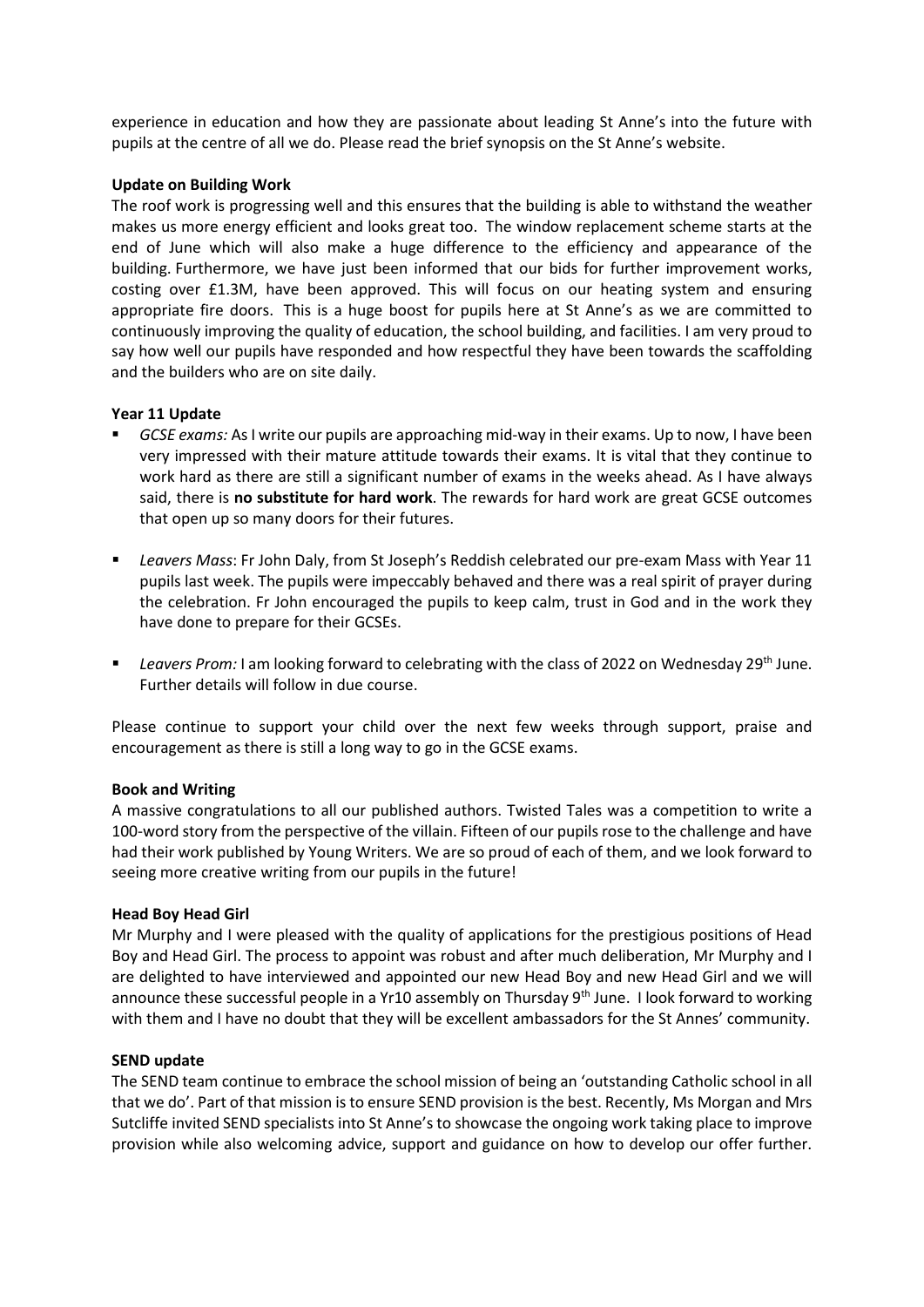Their visit consisted of lesson drop-ins, speaking to pupils with SEND and discussions with the SENDCo. The feedback following the visit was very positive and highlighted the following strengths:

- $\checkmark$  Good levels of pupil engagement
- $\checkmark$  Positive relationships with staff
- $\checkmark$  Pupil Passports being used with detailed strategies
- $\checkmark$  Evidence of higher order questioning, which encouraged pupils to widen their thinking
- $\checkmark$  Evidence of thorough planning and scaffolded resources to enable pupils to access the curriculum

Moving forwards, the focus now is to further develop and embed SEND provision consistently throughout school so that all pupils have access to an ambitious curriculum, quality first teaching and appropriate support.

## **Year 7 and 8 Curriculum Showcase Evening**

This was held on Thursday 5<sup>th</sup> May and provided an opportunity for parents to come and see pupils' work. Each subject presented work that displayed the content of the year 7 and 8 curriculum. Pupil work in Music and Modern Foreign languages was presented 'live' during the evening via musical performances and short pupil presentations delivered in Spanish. Refreshments were provided in the form of scones, cakes and pastries that pupils made as part of their Food Technology curriculum. Parents who attended the event fed back to staff how proud the pupils were to share their learning and how ambitious the curriculum content was for their children.

## **Personal Development Updates**

- $\triangleright$  Yr10 work experience: Preparations are underway for our very first Work Experience week 11<sup>th</sup>-15<sup>th</sup> July. This is a fantastic opportunity for our pupils to gain vital skills and experience of the world of work. Time is running out to find your placements-don't delay!
- $\triangleright$  SACRED Day: Tuesday 12<sup>th</sup> July will be our final SACRED day of the year. Another great day that provides an opportunity to nurture and educate our pupils beyond the academic curriculum

## **Sporting Success**

Our Yr8-Yr10 Athletics Team represented St Anne's at several Stockport Schools Athletic meets over the last few weeks. I am delighted with the achievements of our pupils and their fantastic performances. The following pupils had outstanding individual performances listed below which sees them crowned as Stockport champions and several of them now move forward to represent Greater Manchester. A brilliant achievement. Well done. Please pass on our congratulations. And a BIG well done to our PE Department.

- Jack McCormick  $1<sup>st</sup>$  discus (24m)
- Callum Dakin  $1<sup>st</sup>$  long jump (4.70m)
- David Abraham  $1<sup>st</sup>$  200m (26.4s)
- $\bullet$  Jesse Ofeinmu  $1^{st}$  100m (11.1s)
- Manny Salt  $1^{st}$  shot put (11.36m)
- Ruby Moore  $2^{nd}$  long jump
- Chevelle Brown 3rd 100m
- Jude Lindsey, James Barrow, David Abraham, Jesse Ofeinmu Year 9 Boys Relay Team 1st

## **Supporting the local Community**

As part of our mission to ensure we are responding to the Pope Francis' call *to care for our common home* and be good stewards of the earth we have created an Eco Club. Before the Easter break, our Eco club instigated a litter pick in the streets close to our school. Mr Nash, Mrs Bentley, and I thought